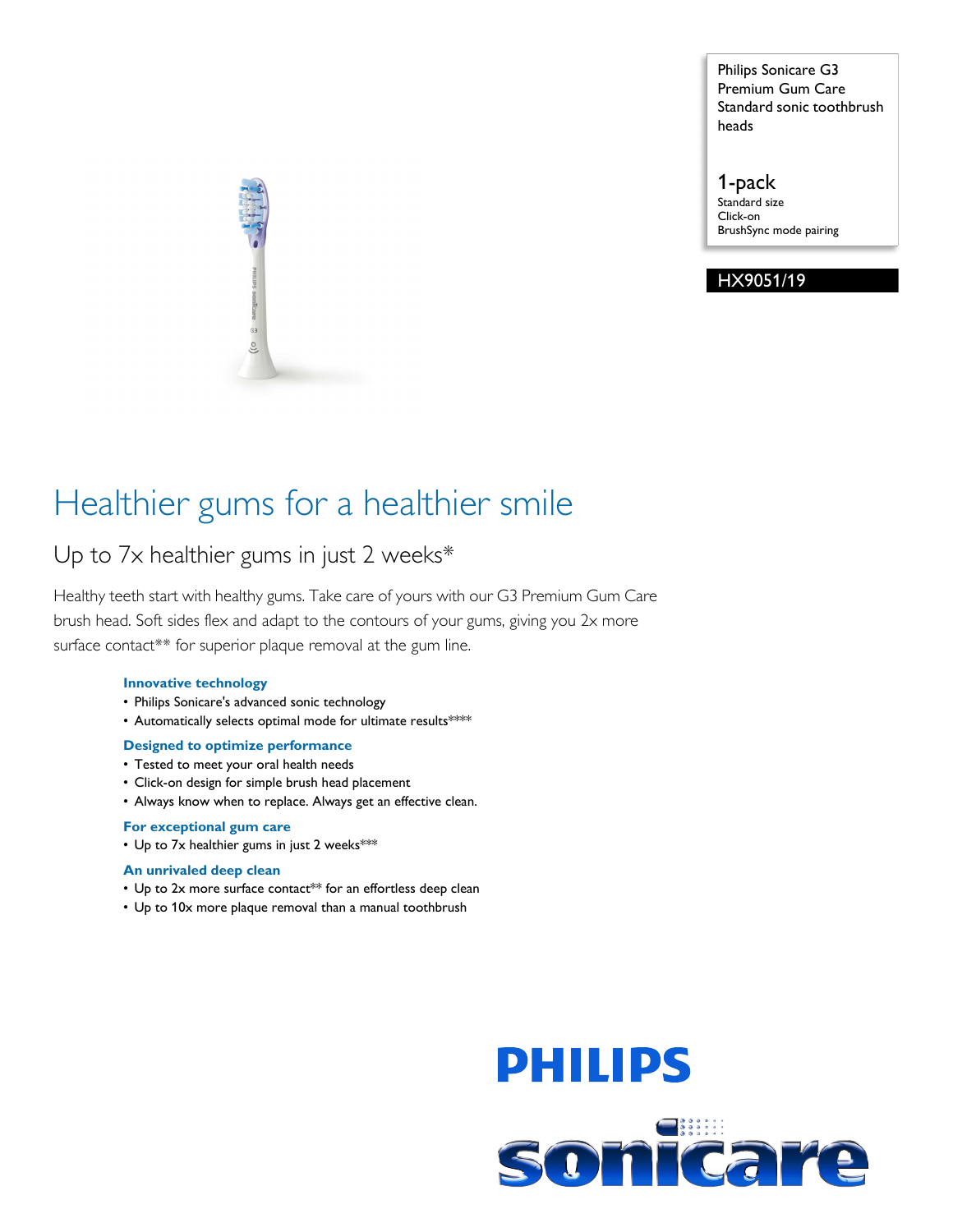# Standard sonic toothbrush heads 1-pack Standard size, Click-on, BrushSync mode pairing

# **Highlights**

#### **Focus on gum health**



With the Philips Sonicare Premium Gum Care brush head, even the deepest clean is gentle. As your toothbrush moves along the gum line, Premium Gum Care's flexible sides and bristles absorb any excess pressure so your gums are protected, even if you brush too hard. Bristles work hard to remove plaque and bacteria along the gum line helping to improve gum health. Thanks to this brush head's curved design, you can be sure of maximized bristle contact.

## **Adaptive cleaning technology**



You get a personalized clean every time you brush with our adaptive cleaning technology. Soft rubber sides flex to let Premium Gum Care adapt to the shape of your teeth and gums, absorbing any excess brushing pressure and enhancing our sonic cleaning power. Bristles can then adjust to the shape of your teeth and gums so you get up to 2x more surface contact than a regular brush head\*\* for deeper cleaning even in hard-to-reach areas.

#### **Say goodbye to plaque**



Thanks to its flexible design, Premium Gum Care removes up to 10x more plaque than a manual toothbrush. It moves to enhance our unique Philips Sonicare cleaning technology so that however you brush, you get an exceptional clean you can see and feel.

# **Philips Sonicare technology**



Philips Sonicare's advanced sonic technology pulses water between teeth, and its brush strokes break up plaque and sweep it away for an exceptional daily clean.

#### **Brush head replacement cues**



Brush heads become less effective after 3 months of use, but with BrushSync™ you'll be

reminded before this happens. Your smart toothbrush will track how often and how hard you brush, and will notify you when it's time for a replacement. Don't have a smart Philips Sonicare toothbrush? Just monitor your blue replacement bristles, and when they turn white you'll know it's time for a fresh brush head.

#### **Easy to click-on**



Your G3 Premium Gum Care brush head fits perfectly with any Philips Sonicare toothbrush handle, except Philips One and Essence. Simply click on and off for easy replacement and cleaning.

#### **Brushing with peace of mind**



All Philips Sonicare brush heads are safe and gentle on teeth and gums. During tests, each brush head is put through its paces to ensure durability and an exceptional performance every time you brush.